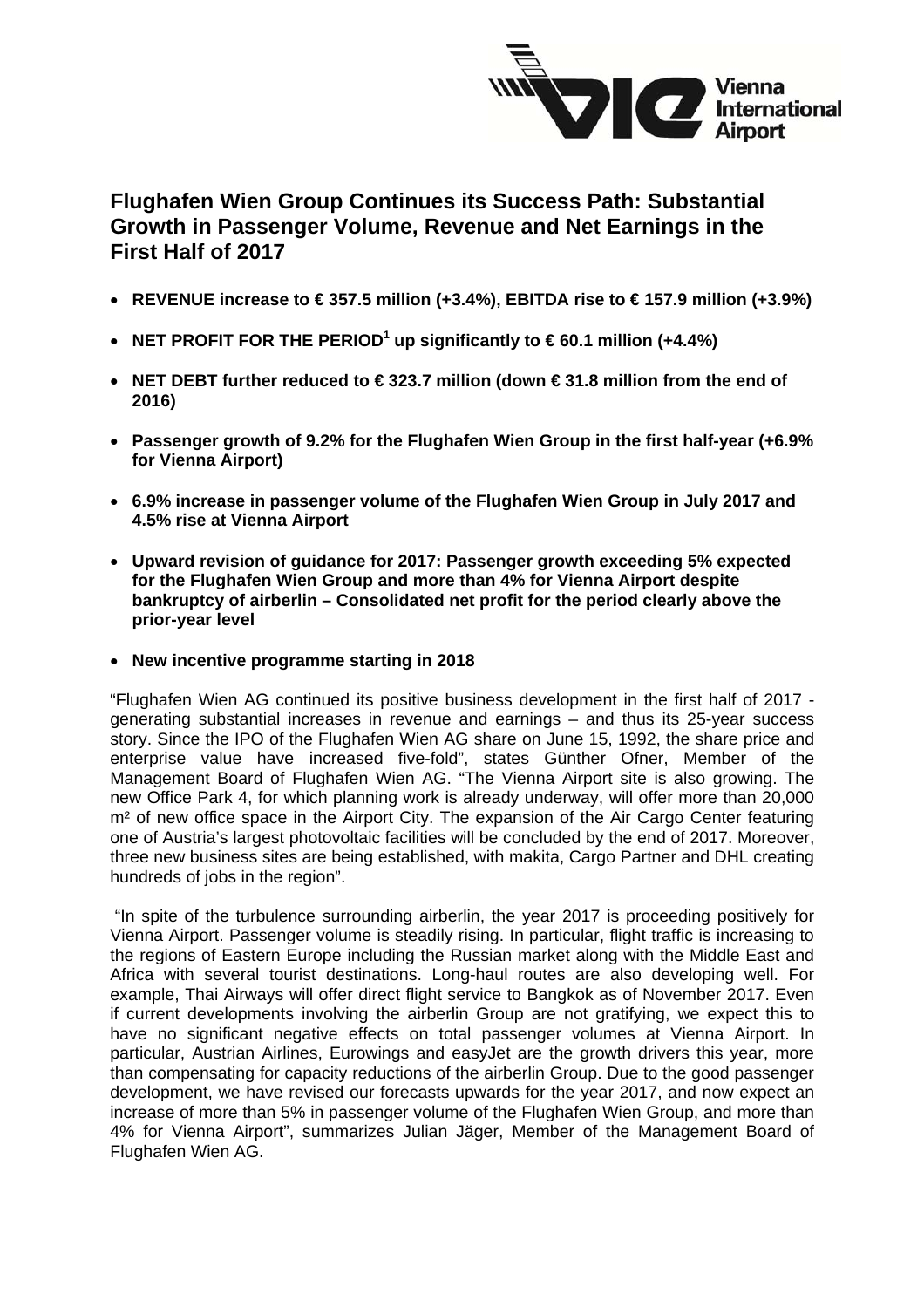## **Traffic development in H1/2017: Flughafen Wien Group handles 14.0 million passengers**

Vienna Airport including its foreign strategic investments in Malta Airport and Kosice Airport handled a total of 14.0 million passengers in the first six months of January to June 2017, representing a 9.2% increase in passenger volume compared to the prior-year period.

### **Vienna Airport: 6.9% passenger growth in the first six months of 2017**

The number of passengers handled at Vienna Airport rose by 6.9% to 11,223,813 travellers from January to June 2017. The number of local passengers was up 6.8% in the first six months of 2017, whereas the volume of transfer passengers climbed by 7.0%. Passenger traffic to Western Europe was up 5.4% compared to the 11.3% increase in people flying to Eastern European destinations. Far Eastern destinations showed an 8.0% growth in passenger volume in the first half of 2017, and the number of passengers flying to the Middle East rose by 10.8% in this period. Due to seasonal capacity decreases and the deployment of smaller aircraft, the total number of passengers flying to North America fell by 2.2%. In contrast, passenger volume to Africa developed positively, expanding by 32.1%.

The number of flight movements fell by 1.3% in the period January to June 2017 from the prior-year level to 107,421 starts and landings. The average seat occupancy (seat load factor) increased considerably, climbing to 71.9% in the first six months of 2017 compared to 70.0% in the previous year. Cargo volume (air cargo and trucking) dropped slightly by 0.7% in the same period to 137,279 tonnes.

## **Good traffic and business development at Malta and Kosice airports**

The foreign strategic investments of the Flughafen Wien Group in Malta and Kosice Airports are also developing very favourably. Malta Airport reported a strong rise in passenger volume of 20.3% to 2,639,712 passengers in the first six months of 2017. During the same period, Kosice Airport showed a considerable rise of 11.0% in a year-on-year comparison, handling a total of 186,224 passengers.

#### **Substantial improvements in financial performance indicators in H1/2017**

Revenue of the Flughafen Wien Group in the first six months of 2017 was up 3.4% to € 357.5 million, whereas EBITDA rose 3.9% to € 157.9 million (EBITDA in H1/2016 included positive one-off effects totalling € 4.9 million). EBIT improved by 2.4% to  $\epsilon$  89.6 million and the net profit for the first half of 2017 increased by 4.4% to  $\epsilon$  60.1 due to the improved financial results. Net debt was reduced once again to € 323.7 million (December 31, 2016: € 355.5 million). The free cash flow totalled €78.7 million (H1/2016: €175.8 million).

#### **New incentive programme starting in 2018**

A new incentive programme designed to improve growth perspectives for airlines at the Vienna Airport site and safeguard the future of the flight hub will be introduced starting in 2018, pending approval of the Supervisory Board. Details will be announced following the September meeting of the Supervisory Board.

#### **Revenue and earnings development in the segments**

Revenue of the Airport Segment climbed 0.7% in H1/2017 from the prior-year period to € 172.5 million. Incentives granted as a means of providing impetus for growth will have a somewhat dampening effect on the segment's revenue growth in the short-term, but should support a sustainable increase in earnings in the medium to long-term. Segment EBIT improved to €34.1 million (H1/2016: €32.1 million). The Handling Segment showed a 5.5% increase in revenue to  $\epsilon$  79.6 million, and segment EBIT was up to  $\epsilon$  7.5 million (H1/2016: € 5.1 million). This includes the security services provided by VIAS as well as the handling services of Vienna Aircraft Handling (VAH) and Vienna Passenger Handling Services (VPHS). The Retail & Properties Segment reported a revenue increase of 3.1% in the first six months of 2017 to € 61.4 million. This rise can be attributed to higher shopping, gastronomy and rental income. EBIT of the Retail and Properties Segment amounted to € 29.3 million (H1/2016: € 33.5 million). Revenue of the Malta Segment was up 16.7% to € 36.7 million,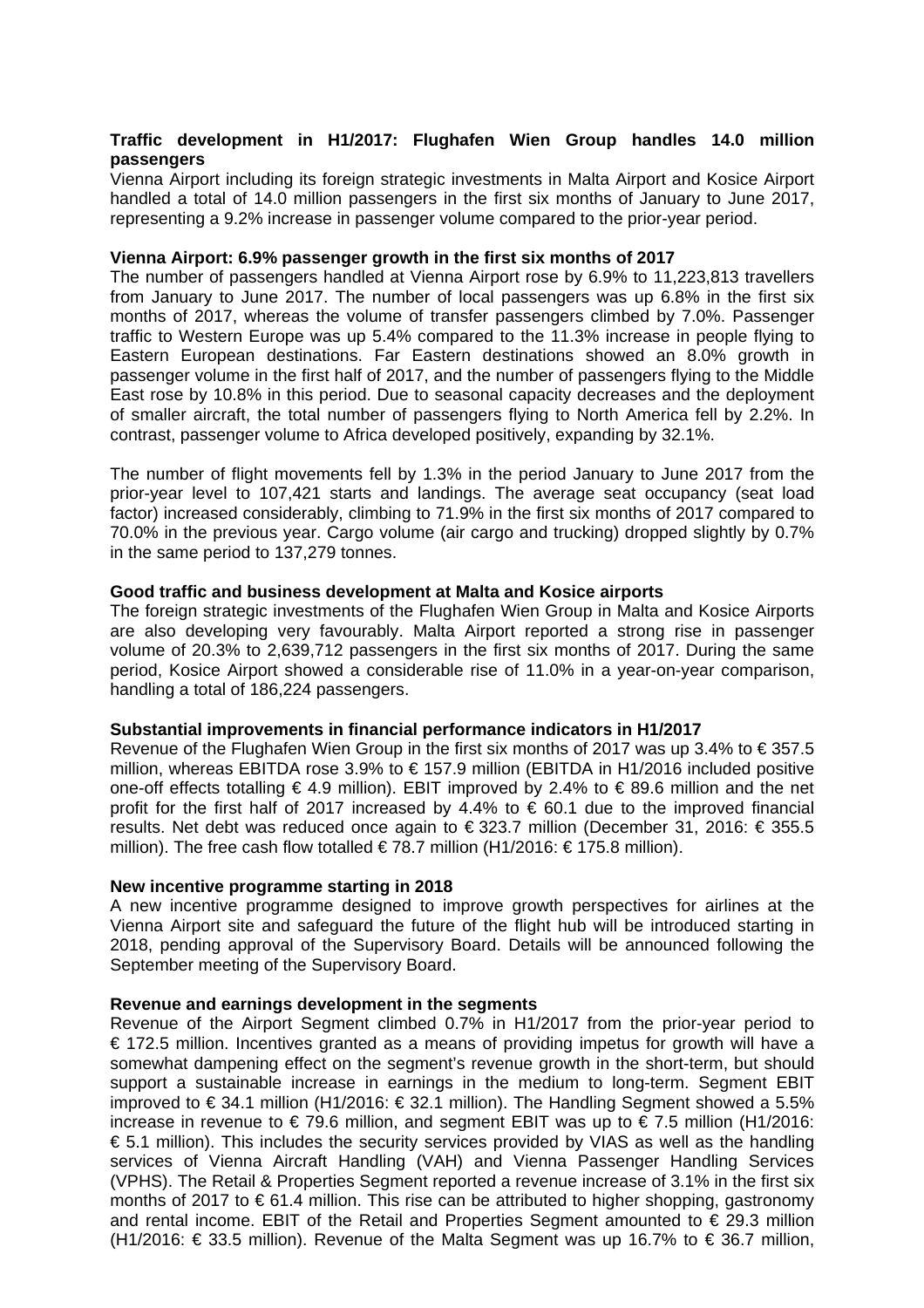and the segment's EBIT improved to  $\epsilon$  16.1 million compared to  $\epsilon$  11.6 million in the prioryear period. Revenue of the Other Segments fell by 6.5% to  $\epsilon$  7.3 million, whereas segment EBIT amounted to €2.6 million (H1/2016: €5.2 million).

#### **Investments**

Total investments in the first six months of 2017 amounted to  $\epsilon$  61.3 million, with the largest share or  $\epsilon$  14.2 million for purchases of land. This was followed by investments of  $\epsilon$  10.6 million for the expansion of the Air Cargo Center,  $\epsilon$  8.4 million for terminal renovations at Malta Airport,  $\epsilon$  2.2 million relating to the expansion of a transformer station and  $\epsilon$  2.0 million in investments relating to taxiways at Vienna Airport.

#### **Traffic development in July 2017:**

### **Flughafen Wien Group handled 3.3 million passengers (+6.9%) in July 2017, accumulated passenger growth of 8.8% in the period January to July 2017**

In July 2017, the Flughafen Wien Group consisting of Vienna Airport and the strategic foreign investments in Malta Airport and Kosice Airport handled a total of 3.3 million passengers, comprising an increase of 6.9% from July 2016. The accumulated passenger volume for the Flughafen Wien Group rose 8.8% to 17.3 million passengers in the period January to June 2017. Vienna Airport also developed very well, reporting a 6.4% increase in passenger volume to 13,765,971 travellers in the months of January to July 2017.

#### **Vienna Airport in July 2017: 4.5% rise in passenger traffic**

Vienna Airport handled 2,542,158 passengers in July 2017, representing an increase of 4.5% from July 2016. The number of local passengers was up 4.6%, and the volume of transfer passengers rose by 4.5%. The number of flight movements climbed 0.9% year-on-year, and good growth in cargo volume was reported, showing a 3.4% increase from the prior-year level.

The number of passengers flying from Vienna Airport to Western European was up by 2.9% in July 2017, whereas passenger traffic to Eastern European destinations showed an increase of 10.6%. Passenger volume to the Far East climbed 2.4% in July 2017, compared to a 2.2% drop in travellers to the Middle East. Passenger growth to North America was 5.7%, and passenger development to African destinations was also positive, showing a rise of 31.3%.

Malta Airport also reported a strong increase of 15.5% in the number of passengers it handled in July 2017. Similarly, passenger volume at Kosice Airport also rose considerably, increasing by 19.2% compared to July 2016.

*1) Net profit for the period before non-controlling interests*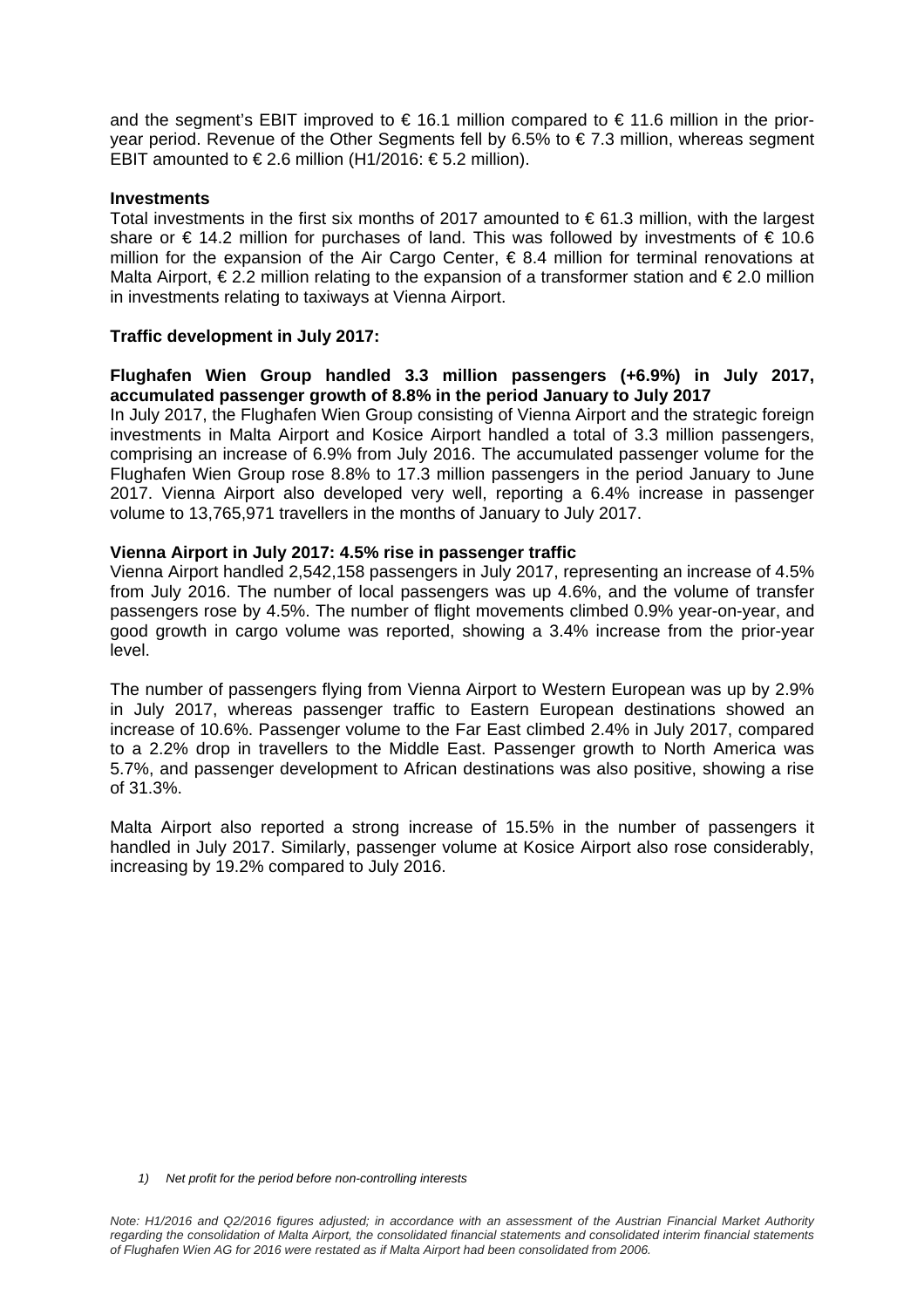# **Results in detail - Traffic development in July 2017:**

|                                                          | <b>July 2017</b>            | Change in % | January-July<br>2017 | Change in % |  |
|----------------------------------------------------------|-----------------------------|-------------|----------------------|-------------|--|
|                                                          | <b>Vienna Airport (VIE)</b> |             |                      |             |  |
| Passengers                                               | 2,542,158                   | $+4.5$      | 13,765,971           | $+6.4$      |  |
| Local passengers                                         | 1,786,006                   | $+4.6$      | 10,123,279           | $+6.4$      |  |
| <b>Transfer passengers</b>                               | 746,120                     | $+4.5$      | 3,580,752            | $+6.4$      |  |
| Flight movements (arrivals<br>and departues)             | 21,137                      | $+0.9$      | 128,558              | $-0.9$      |  |
| Cargo in tonnes (air cargo<br>and trucking)              | 24,235                      | $+3.4$      | 161,514              | $-0.1$      |  |
| Malta Airport (MLA, fully consolidated)                  |                             |             |                      |             |  |
| Passengers                                               | 675,111                     | $+15.5$     | 3,314,823            | $+19.3$     |  |
| Local passengers                                         | 671,568                     | $+15.9$     | 3,295,101            | $+19.4$     |  |
| Transfer passengers                                      | 3,010                       | $+234.4$    | 13,784               | $+229.6$    |  |
| Flight movements (arrivals<br>and departures)            | 4,562                       | $+13.6$     | 23,957               | $+14.8$     |  |
| Cargo in tonnes (air cargo<br>and trucking)              | 1,161                       | $+2.6$      | 8,369                | $+5.5$      |  |
| Flughafen Kosice (KSC, consolidated at equity)           |                             |             |                      |             |  |
| Passengers                                               | 79,411                      | $+19.2$     | 265,635              | $+13.3$     |  |
| Local passengers                                         | 78,861                      | $+19.4$     | 258,218              | $+14.3$     |  |
| <b>Transfer passengers</b>                               |                             |             |                      |             |  |
| Flight movements (arrivals<br>and departures)            | 782                         | $+17.2$     | 3,526                | $+12.4$     |  |
| Cargo in tonnes (air cargo<br>and trucking)              | 6                           | $-33.0$     | 28                   | $-50.2$     |  |
| Vienna Airport and strategic investments (VIE, MLA, KSC) |                             |             |                      |             |  |
| Passengers                                               | 3,296,680                   | $+6.9$      | 17,346,429           | $+8.8$      |  |
| Local passengers                                         | 2,536,435                   | $+7.8$      | 13,676,598           | $+9.4$      |  |
| <b>Transfer passengers</b>                               | 749,130                     | $+4.8$      | 3,594,536            | $+6.7$      |  |
| Flight movements (arrivals<br>and departures)            | 26,481                      | $+3.3$      | 156,041              | $+1.5$      |  |
| Cargo in tonnes (air cargo<br>and trucking)              | 25,402                      | $+3.3$      | 169,912              | $+0.2$      |  |

*Note: Total number of passengers includes local, transfer and transit passengers. Retroactive adjustment of comparative values for 2016 and transit figures in Kosice*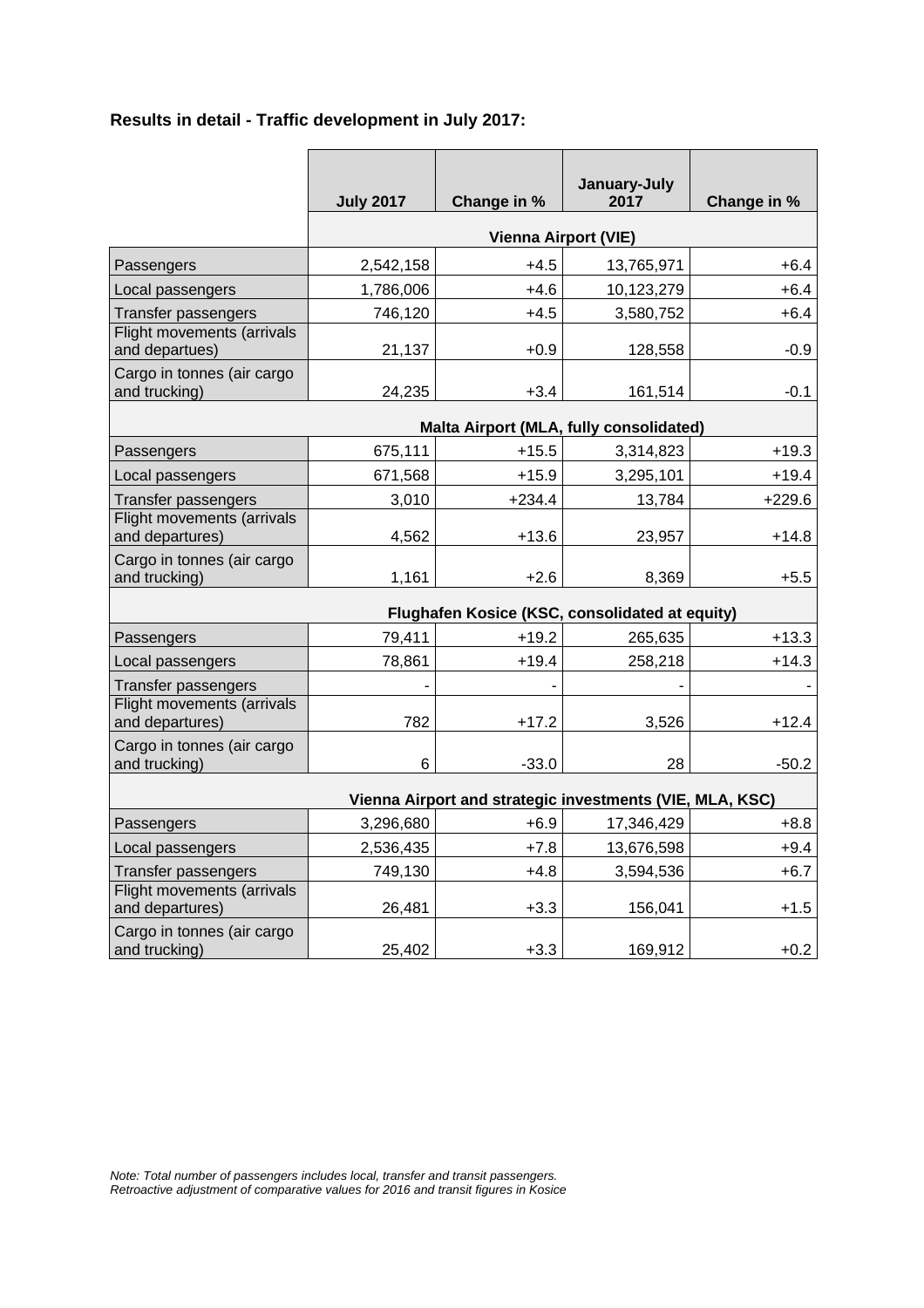# **Income Statement**

| in $\epsilon$ million                                                      | H1/2017          | H1/2016 <sup>1</sup> | Change in %      |
|----------------------------------------------------------------------------|------------------|----------------------|------------------|
| <b>Revenue</b>                                                             | 357.5            | 345.6                | $+3.4$           |
| Other operating income                                                     | 5.6              | 6.3                  | $-11.3$          |
| <b>Operating income</b>                                                    | 363.1            | 351.9                | $+3.2$           |
|                                                                            |                  |                      |                  |
| Expenses for consumables and                                               |                  |                      |                  |
| services used                                                              | $-18.6$          | $-17.2$              | $+8.4$           |
| Personnel expenses                                                         | $-137.3$         | $-134.3$             | $+2.2$           |
| Other operating expenses                                                   | $-50.6$          | $-49.3$              | $+2.5$           |
| Proportional share of income from                                          |                  |                      |                  |
| companies recorded at equity                                               | 1.2              | 0.9                  | $+37.5$          |
| Earnings before interest, taxes,<br>depreciation and amortisation (EBITDA) | 157.9            | 152.0                |                  |
| Depreciation and amortisation                                              | $-67.6$          | $-68.5$              | $+3.9$<br>$-1.3$ |
|                                                                            |                  |                      |                  |
| Reversal of impairment                                                     |                  | 3.9                  | $-100.0$         |
| Impairment<br><b>Earnings before interest and taxes</b>                    | $-0.7$           |                      | n.a.             |
| (EBIT)                                                                     | 89.6             | 87.5                 | $+2.4$           |
|                                                                            |                  |                      |                  |
| Income from investments, excluding                                         |                  |                      |                  |
| companies recorded at equity                                               | 0.5              | 0.6                  | $-17.0$          |
| Interest income                                                            | 0.4              | 1.1                  | $-64.9$          |
| Interest expense                                                           | $-9.3$           | $-11.6$              | $-19.4$          |
| Other financial result                                                     | 0.1              |                      | n.a.             |
| <b>Financial result</b>                                                    | $-8.4$           | $-9.9$               | $+15.5$          |
|                                                                            |                  |                      |                  |
| <b>Earnings before taxes (EBT)</b>                                         | 81.2             | 77.6                 | $+4.7$           |
|                                                                            |                  |                      |                  |
| Income taxes                                                               | $-21.1$          | $-20.0$              | $+5.6$           |
| Net profit for the period                                                  | 60.1             | 57.6                 | $+4.4$           |
|                                                                            |                  |                      |                  |
| Thereof attributable to:                                                   |                  |                      |                  |
| <b>Equity holders of the parent</b>                                        | 54.9             | 53.7                 | $+2.3$           |
| Non-controlling interests                                                  | $\overline{5.2}$ | 3.9                  | $+34.0$          |
|                                                                            |                  |                      |                  |
| Earnings per share (in $\epsilon$ , basic = diluted)                       | 0.65             | 0.64                 | $+2.3$           |

1) H1/2016 figures adjusted